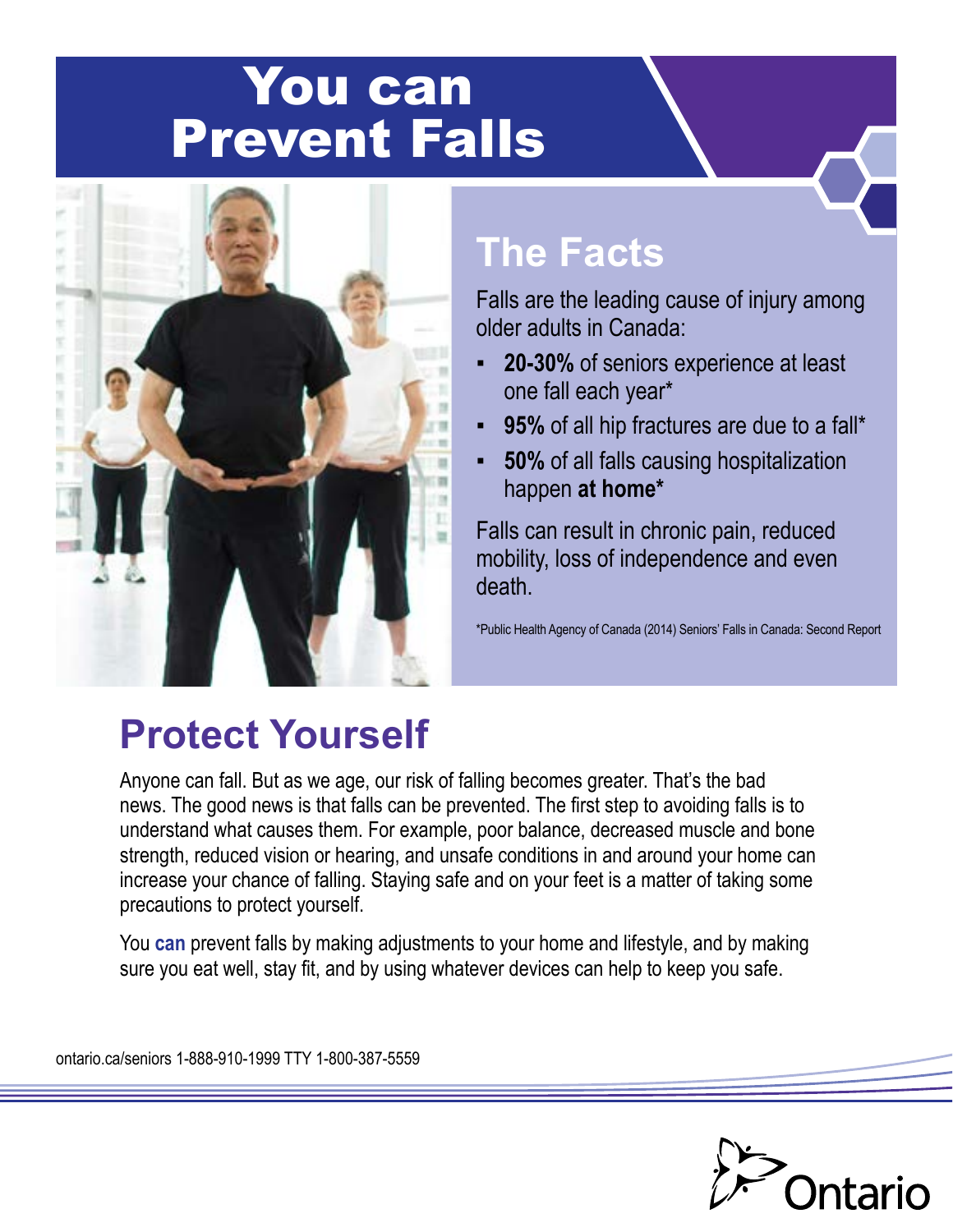## **Z** CHECKLIST

**Help identify and remove hazards with this checklist:**

## **Your Home**

### **Exterior**

- $\Box$  Keep front steps and walkway in good repair and free of snow, ice and leaves.
- $\Box$  Keep entrances well lit or install motion sensor lights.
- $\Box$  Put garden tools such as hoses and rakes away when not using them.
- $\Box$  Be mindful of pets when walking them.

#### **Living Room and Bedroom**

- $\Box$  Reduce clutter: clear away any loose wires and cords as well as any other obstacles.
- $\Box$  Consider using a cordless phone to avoid rushing to answer.
- $\Box$  Have good lighting throughout the house, install night lights or keep a flashlight by the bed.
- $\Box$  Make sure the path is clear between the bedroom and bathroom.
- $\Box$  Get rid of scatter mats or make sure they are non-slip.
- $\Box$  Get out of your bed or chair slowly; moving suddenly can make you dizzy.
- $\Box$  Keep pets, pet toys and dishes out of your path.

#### **Kitchen**

- $\Box$  Store kitchen supplies and pots and pans in easy-to-reach locations.
- $\Box$  Store heavy items in lower cupboards.
- $\Box$  Always wipe up any spills immediately to prevent slipping.
- $\Box$  If you use floor wax, use the non-skid kind.

#### **Stairs**

- $\Box$  Make sure your stairs are well lit.
- $\Box$  Install solid handrails on both sides of the stairway.
- $\Box$  Remove your reading glasses when you go up and down the stairs.
- $\Box$  Never rush up or down the stairs. It's a major cause of falls.

#### **Bathroom**

- $\Box$  Ensure you have non-slip surfaces for the tub and shower.
- $\Box$  Install well-anchored grab bars by the toilet and bath to help you sit and stand.
- $\Box$  Use a raised toilet seat, and a bath seat in the shower, if you need them.
- $\Box$  Keep the floor clear of water or obstacles.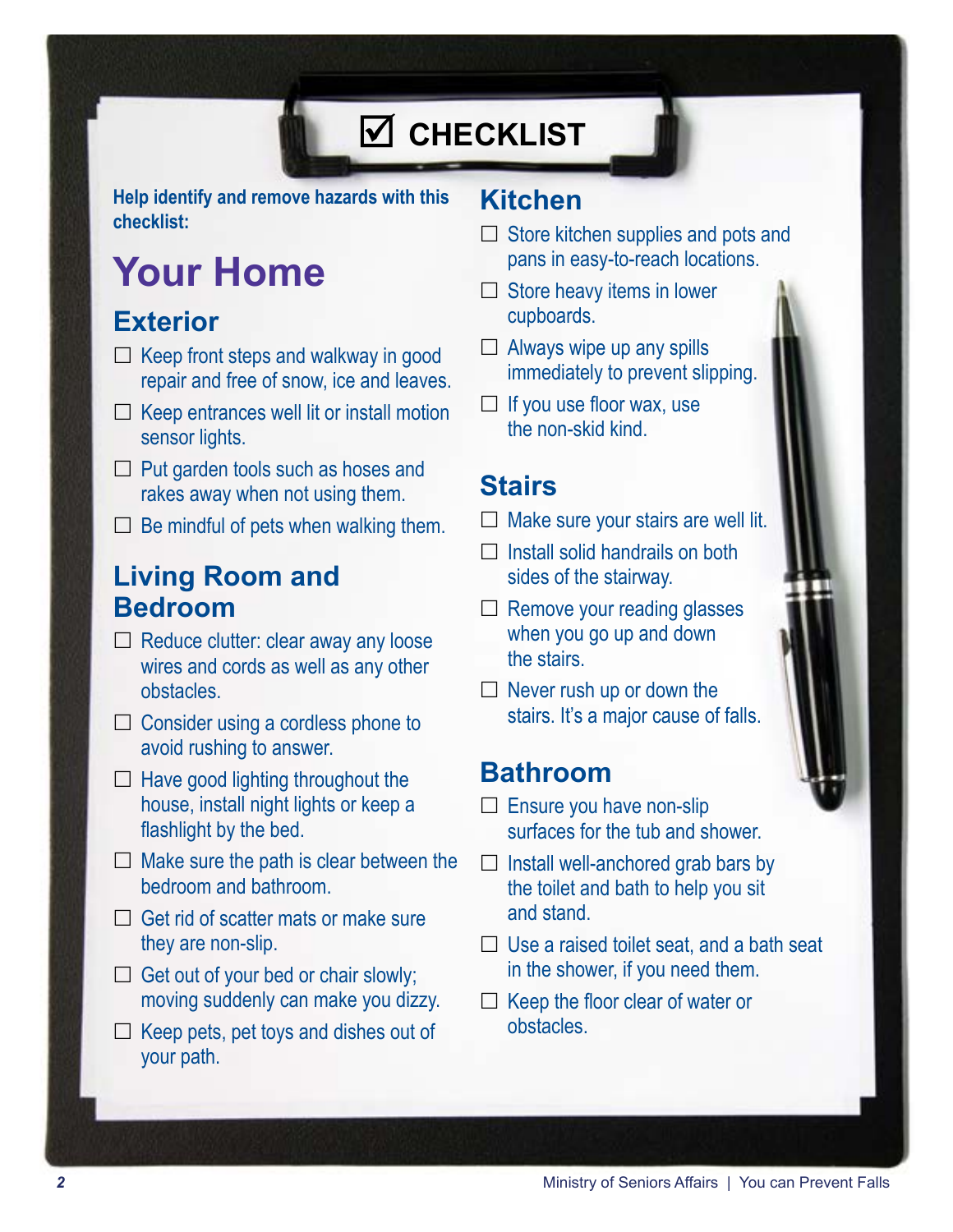# **Your Health**



### **Eat well to stay strong**

- Enjoy a variety of nutritious foods. Include milk and alternatives, meat and alternatives, grains, as well as lots of vegetables and fruit.
- Don't skip meals. It can cause weakness and dizziness.
- Drink water regularly to prevent dehydration and dizziness.
- Eat at least three servings of calcium rich food daily and talk to your health care provider about taking a vitamin D supplement to keep your bones strong.



### **Keep fit & improve your balance**

- Engage in 150 minutes of moderate to vigorous physical activity every week. It's your best defence against falls.
- Add strength, stretching and balance activities like lifting weights and Tai Chi, at least two days per week.
- Consult your doctor before you start an exercise program.



### **Use medication wisely**

- Have a medication review every year with your doctor or pharmacist.
- Keep an up-to-date list.
- Ask your doctor or pharmacist about possible side effects and/or interactions between prescriptions, over-the-counter or natural health products.
- Read directions carefully for the proper dosage and when and how to take medications.
- Talk to your doctor or pharmacist if you experience drowsiness, dizziness, unsteadiness, or blurred vision.
- Don't mix alcohol with medications. Alone or in combination with drugs, alcohol may cause falls.